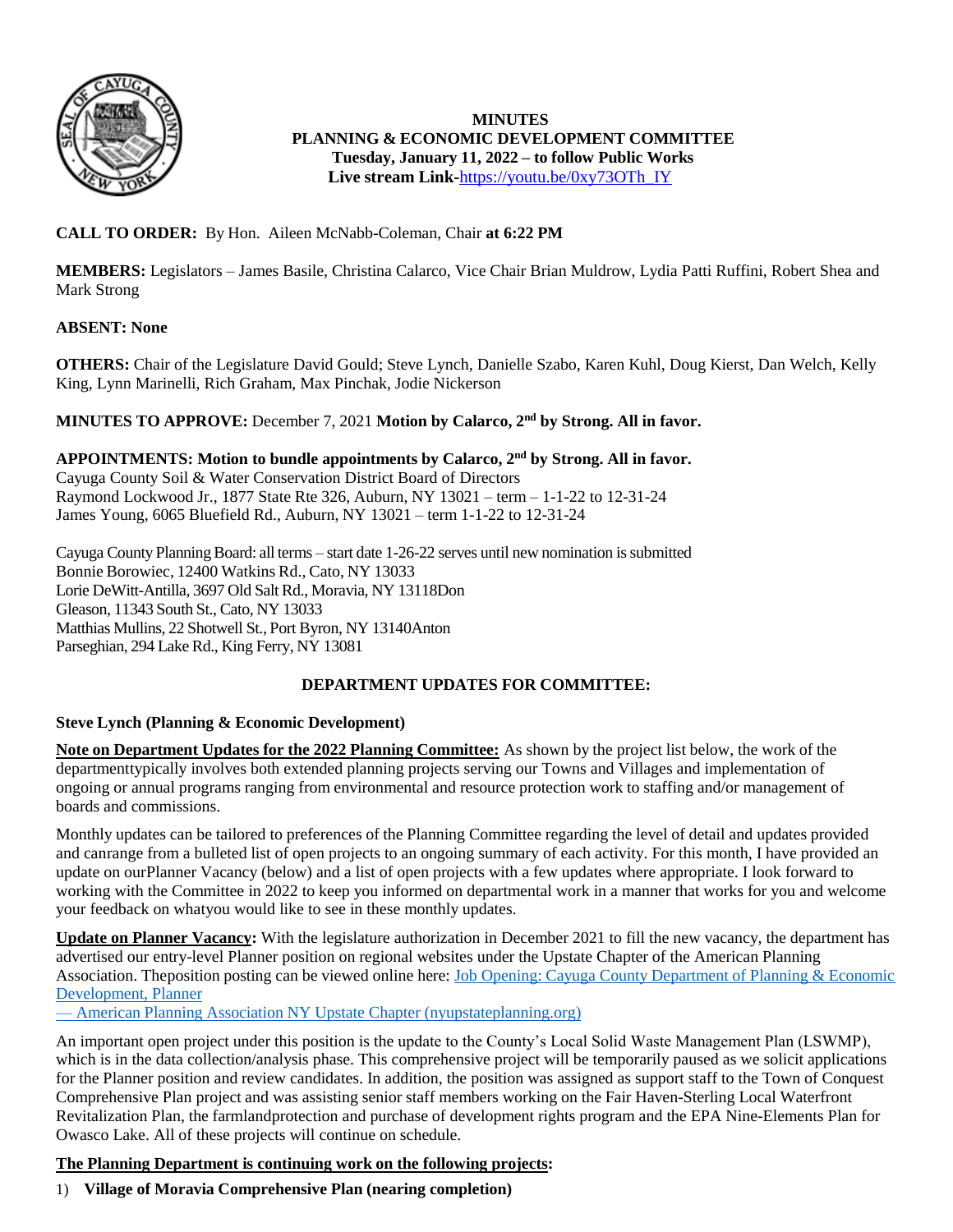- 2) **Town of Moravia Comprehensive Plan (nearing completion)**
- 3) **Town of Cato Zoning Ordinance Update (nearing completion)**
- 4) **Town of Throop Comprehensive Plan and Zoning Ordinance Update (Comp. Plan underway)**
- 5) **Town of Scipio Zoning Ordinance Update (completed in December 2021)**
- 6) **Sterling Nature Center Facility & Trail Restoration Project (NYS REDI Grant)**
	- a) Construction Contracts are being executed and construction management of the project will be shifting to Director of CountyParks and Trails, Doug Dello Stritto, with assistance and coordination by Planning Staff.
	- b) **Erie Canal Re-watering Project with Town of Brutus (Phase II underway)**A public information session was held in mid-November at Weedsport High School and the Phase II contract has been awarded to Bergmann Associates as project lead. Survey subcontractors have been conducting extensive site surveys of theproject area in December – an essential first step in the engineering and design phase.

#### 7) **Emerson Park-Deauville Island Destination Playground & Concert Amphitheater Project**

a) The department submitted a 2021 NYS Consolidated Funding Application ("CFA" Grant) seeking \$430K in NYS Parks Funding for preparation of detail design and construction documents for the Emerson Park/Deauville Island Playground and Central Concession and Restroom pavilion. Unfortunately, the state did not award the grant. Staff will be contacting the stateparks grant representative to review the grant and opportunities for resubmission or the realignment of our Emerson Park grant submissions.

#### 8) **Owasco Flats Phase II Wetland Basin Construction (Monitoring and Site Management)**

a) The following annual reports were submitted 12/21 to NYSDEC Fisheries Bureau and the Monitoring Section of the U.S.Army Corp of Engineers as required under the project's construction permits: Annual Water Level Monitoring Report; Annual Water Quality Sampling Report. And Annual Fish Report.

#### 9) **Finalizing & Closing NYS Clean Energy Communities Grant Program Projects (Jail Lighting)**

- a) The Jail Lighting Project (budget of  $\sim$ \$90K 100% grant funded) is being managed by the Supervisor of Buildings & Grounds under Gary Duckett. Supply chain issues with lighting/electrical equipment have delayed the project slightly. The contractor and coordinating county staff are prepared to finalize the project as soon as equipment and materials are delivered**.**
- 10) **Cayuga County Local Solid Waste Management Plan Update (project temporarily paused due to Planner vacancy asnoted above)**
- 11) **Town of Victory Ag & Farmland Protection Plan (nearing completion)**
- 12) **Town of Conquest Comprehensive Plan (recently started)**
- 13) **Fair Haven-Sterling Local Waterfront Revitalization Plan**
- 14) **Village of Cayuga Local Waterfront Revitalization Plan**
- 15) **Cayuga County Planning Board Training Series (ongoing)**
- 16) **Owasco Lake Watershed Nine-Element Plan (nearing completion - 2022)**
- 17) **Department Staff are on the Steering Committee for City of Auburn Drinking Water Source Protection Plan for OwascoLake (City of Auburn 2021 Grant)**
- 18) **Staff to Cayuga County Water Quality Management Agency (WQMA; ongoing)**
- 19) **Management and Administration of Cayuga County's Finger Lakes-Lake Ontario Watershed Protection Alliance(FLLOWPA) Grant Program (ongoing)**
- 20) **2022 Household Hazardous Waste Program Event Planning (Request for Bids going out)**
- 21) **Planning Department Work with Health Department Planning**
- 22) **Cayuga County Farmland Purchase of Development Rights Program Pre-Applications**
- 23) **Steering Committee for New York State "Coastal Lakeshore Economy and Resiliency" Plan (nearing completion)**
- 24) **Sanctuary Advisory Committee for NOAA Lake Ontario National Marine Sanctuary (ongoing)**
- 25) **Advisory Committee for NYS Reimagine the Canals project at Cayuga Lake Lock #1 (Cayuga Whitewater Park Project –recently started).**

*Planning Director can provide additional details on any of these projects upon request.*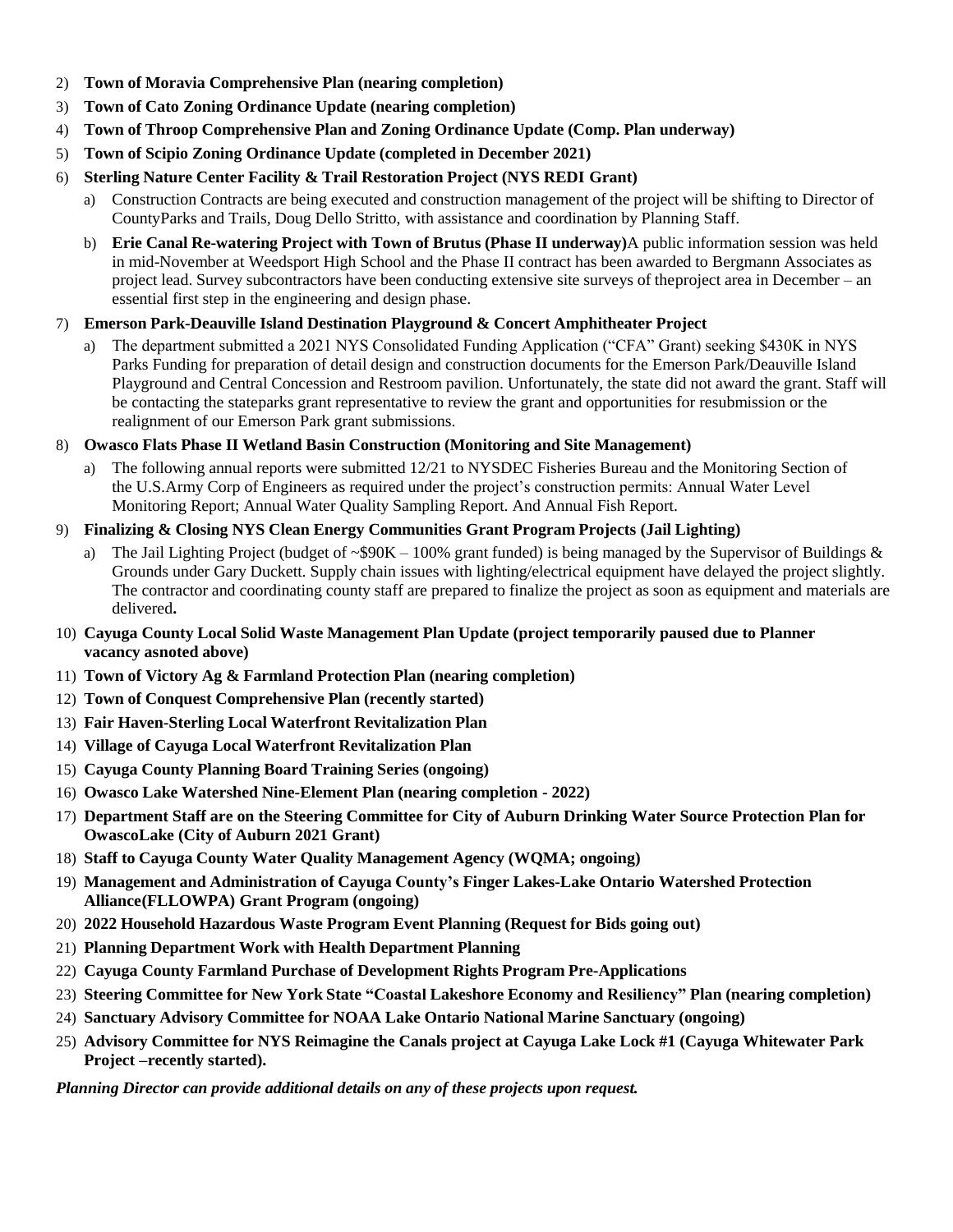#### **Kelly King (Employment & Training) –**

#### **Career Services**

- o 162 customers served in person this month- consistent with 167 in person last month
- o Virtual appointments and services continue by request and as needed.

#### **DSS Program Update (JOBS Program)**

- o 163 DSS/JOBS customers served this month (Family Assistance, Safety Net, and Non-Employable)
- o 130 Active DSS employable job seekers
- o 33 new DSS employment plans developed
- o 4 Job Readiness Classes/Trainings administered every week in person
- o 9 addition DSS customers transitioned off of temporary assistance to suitable employment this month

#### **WIOA/TAA ITAs (Adults & Dislocated Worker)**

- o 9 Adult/DW customers enrolled in training with an ITA (Individual Training Account)
- o 3 LPN Cayuga Onondaga BOCES
- o 1 LPN Wayne Finger Lakes BOCES
- o 2 CDL A Cayuga Onondaga BOCES
- o 2 CASAC-T Cayuga Community College
- o 1 Culinary Arts Cayuga Onondaga BOCES (TAA)
- o 1 customer pending for Horticulture Program @ Tompkins Community College (TAA)**Youth Program**
	- o 5 youth enrolled in Paid Work Experience Program (2 WIOA;3 FFFS)
	- o 2 youth enrolled in ITA training (Welding OCM BOCES) (WIOA)
	- o 2 youth pending
	- o Additional youth served for general career services

#### **Business Services**

- o 230 new Job Orders listed with the New York State Department of Labor/matching/referrals provided
- o Healthcare and Human Services showing the most need based on Job Order listings
- o On Site Recruitments- Loretto; Auburn Dealerships/Fox expressed interest in recruitment services
- o Cayuga Centers expressed interest in more Facebook advertising for them and job postings/ recruitments. They alsoparticipated in the virtual job fair last month
- o Dumond Farms reached out for business services and job order listing information

#### **Additional Updates**

- o CDL shortage and addressing employer needs for training- Village of Fair Haven; Cayuga County Highway Department
- o Uptick in interest for CNA training- partnership with Loretto to establish a pipeline for referrals to E&T for WIOA funding
- o Youth program is continuing to have growth
- o Collaboration with CEDA, BOCES, and CCC regarding virtual tour/video tours of Cayuga County businesses to increaseindustry exposure and business services etc.
- o Final report and results for E&T Monitoring/Audit review were favorable- no sanctions and positive feedback was providedto staff

#### **Danielle Szabo (CEDA) –**

- o Metric Snapshot through December 13, 2021:
	- o Existing businesses assisted: 118
	- o Entrepreneurs assisted: 66
	- o See supplemental document for additional metrics and economic indicators.
- o The unemployment rate in Cayuga County has been below that of Central NY for the months of January throughOctober.
- o NYS released the CFA award list. Total award amount granted to Cayuga County projects was \$1,409,372. CEDA assisted with 6 of the 17 applications submitted. ESD Grant funds remains open, and applications are being reviewed onan on-going basis until funds are exhausted. Next application deadline is December 31, 2021.
- $\circ$  The CEO job description has been posted and the search committee is now accepting resumes & cover letters throughJanuary 25, 2022.
- Ms. Symes attended the NYSEDC Fall IDA Academy. Workshops covered the tax assessment model for wind  $\&$ solarenergy projects, cost benefit analysis tools for IDAs, IDA impact analysis and how it will help guide advocacy and policy efforts in 2022
- Ms. Szabo has been working on a grant application in collaboration with workforce partners for the EDA's American Rescue Plan Good Jobs Challenge. If awarded, funding would be used to develop industry partnerships and a countywideworkforce ecosystem.
- o Rudolph's Sugar Shack had a ribbon cutting on December 17. Rudolph's is the fourth completed DowntownRevitalization Initiative project of 2021.
- o Loans assisted with in 2021
	- o FEAST Kitchen
	- o Auburn Vacuum Forming
	- o New Age Renewable Energy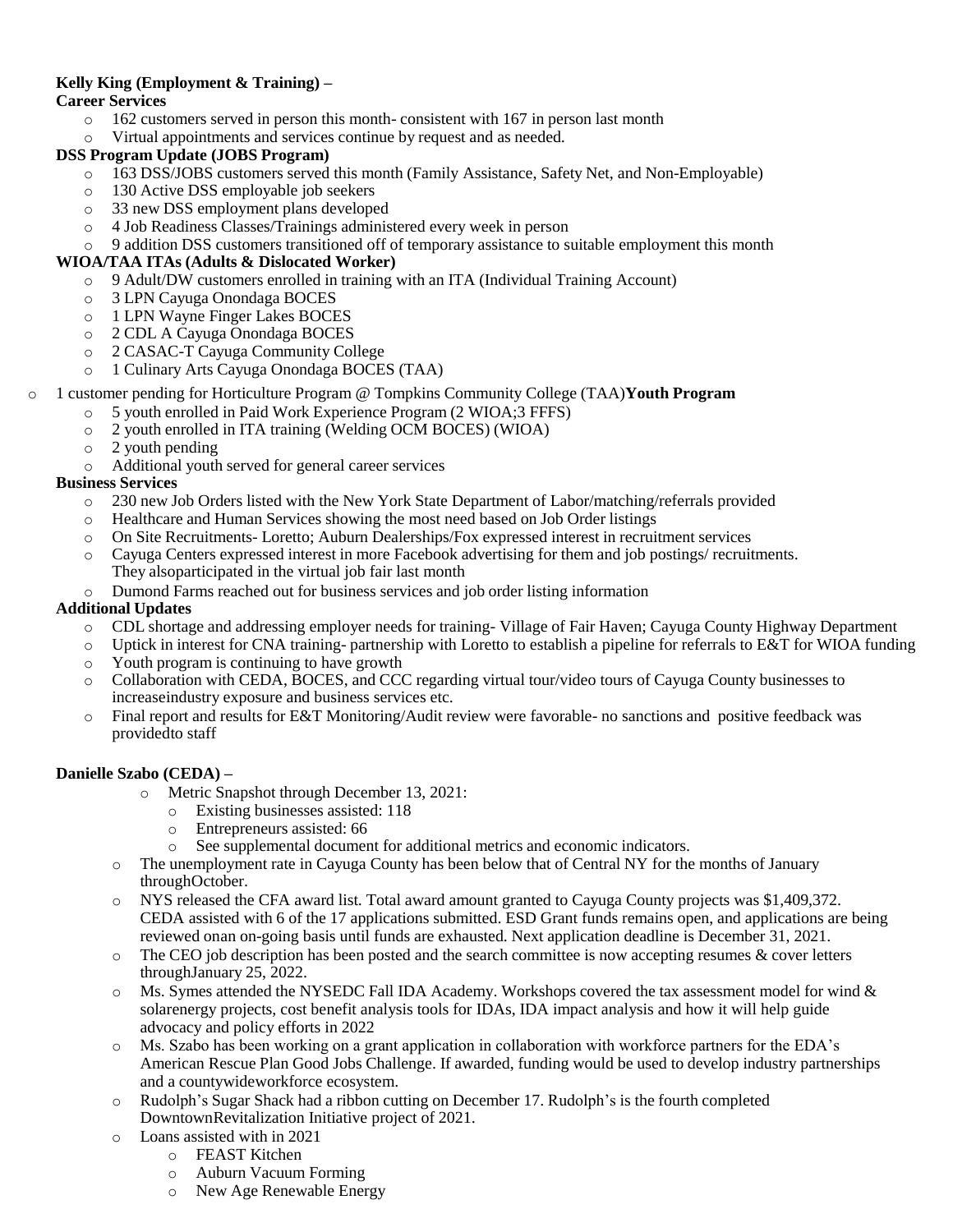- o Speedy Shuttle
- o Quilts by Commission
- o IDA projects assisted with in 2021
	- o Mack Studio expansion
	- o Currier Plastic expansion
	- o Global Common Energy project at Spruce Haven
- o New businesses opened in 2021 assisted by CEDA
	- o Get Worked Bait
	- o EMR Lot Clearing
	- o Speedy Shuttle Service
	- o MacGill's Custom Restoration
	- o Dependable Booking
	- o Rudolph's Sugar Shack

#### **Doug Kierst (Soil & Water Conservation District)**

The Cayuga County Soil and Water Conservation District would like to thank the Cayuga County Legislature for your support of our program. We will continue our mission to enhance and protect the natural resources of Cayuga County through "hands on" implementation of best management practices.

#### AGRICULTURAL TECHNICAL ASSISTANCE:

- Cayuga SWCD Staff are processing Soil Group Worksheets for Agricultural Assessments, in preparation for the Town Assessors March 1, 2022 deadline. Agricultural properties in all the towns, and even the City of Auburn, are required to have a current soil group worksheet in order to qualify for an agricultural exemption.
- Cayuga SWCD Staff completed a site visit and followed up with a landowner with regards to a NYS DEC manure incident.
- Cayuga SWCD are working with several landowners on farm plan updates and reviews.
- Cayuga SWCD continue to complete the closeout process on several grant funded projects completed in the past few months.
	- NON-AGRICULTURAL & MUNICIPAL TECHNICAL ASSISTANCE:
- Cayuga SWCD Staff, working alongside the County Highway Department, completed approximately 1,300 feet ofroadbank stabilization on Scipio-Fleming Townline Road.
- Cayuga SWCD Staff continued the process of evaluating culverts throughout portions of the Owasco Lake Watershedutilizing the North Atlantic Aquatic Connectivity Collaborative (NAACC) protocol.
- Cayuga SWCD Staff began emergency repair work to a section of Hemlock Creek in the Town of Locke, in an effort tominimize future potential flooding impacts.

#### - **GRANT FUNDING AWARDED TO THE CAYUGA SWCD:**

- The Cayuga SWCD has been notified by the NYS Department of Environmental Conservation that six proposals submittedthrough the 2021 Consolidated Funding Application (CFA) has been funded. They include:
	- o \$29,372 in state funding was awarded to assess road/stream culvert crossings in the Cayuga, Little Sodus Bay andSkaneateles Lake Watersheds.
	- o \$600,000 in state funding was awarded to evaluate 72 firelanes and private roadways surrounding Owasco Lakeand install erosion and sediment control practices where needed.
	- o \$400,000 in state funding was awarded to work with local Highway Departments to identify and stabilize 10 milesof road ditches using erosion control BMPs and 100 miles of road ditches via hydroseeding.
	- o \$200,000 in state funding was awarded to reduce stormwater runoff by installing stormwater BMPs.

#### OTHER SWCD NEWS, WORKSHOPS & TRAININGS:

- The Cayuga SWCD is working with the Cayuga Recycles Program (through the Cayuga County Planning Department) and Cornell Cooperative Extension of Cayuga County to sponsor the Annual "Trade-A-Tree" program in Cayuga County.County residents are encouraged to bring in their real Christmas tree after the holidays, and we will give you a certificate for a tree seedling to be picked up in the spring! Recycled trees will be chipped into mulch to be used on various projects,rather than taking up space in landfills. A White Spruce seedling will be given out to anyone who redeems their certificateon May 13, 2022, at the Annual Conservation District Tree & Shrub Sale. Tree drop off dates include weekdays (excludingholidays) from December  $27<sup>th</sup>$  to January  $14<sup>th</sup>$ , between 8 AM and 3:30 PM.
- The Cayuga SWCD, in partnership with the Tompkins County SWCD, the Nature Conservancy and Evidn are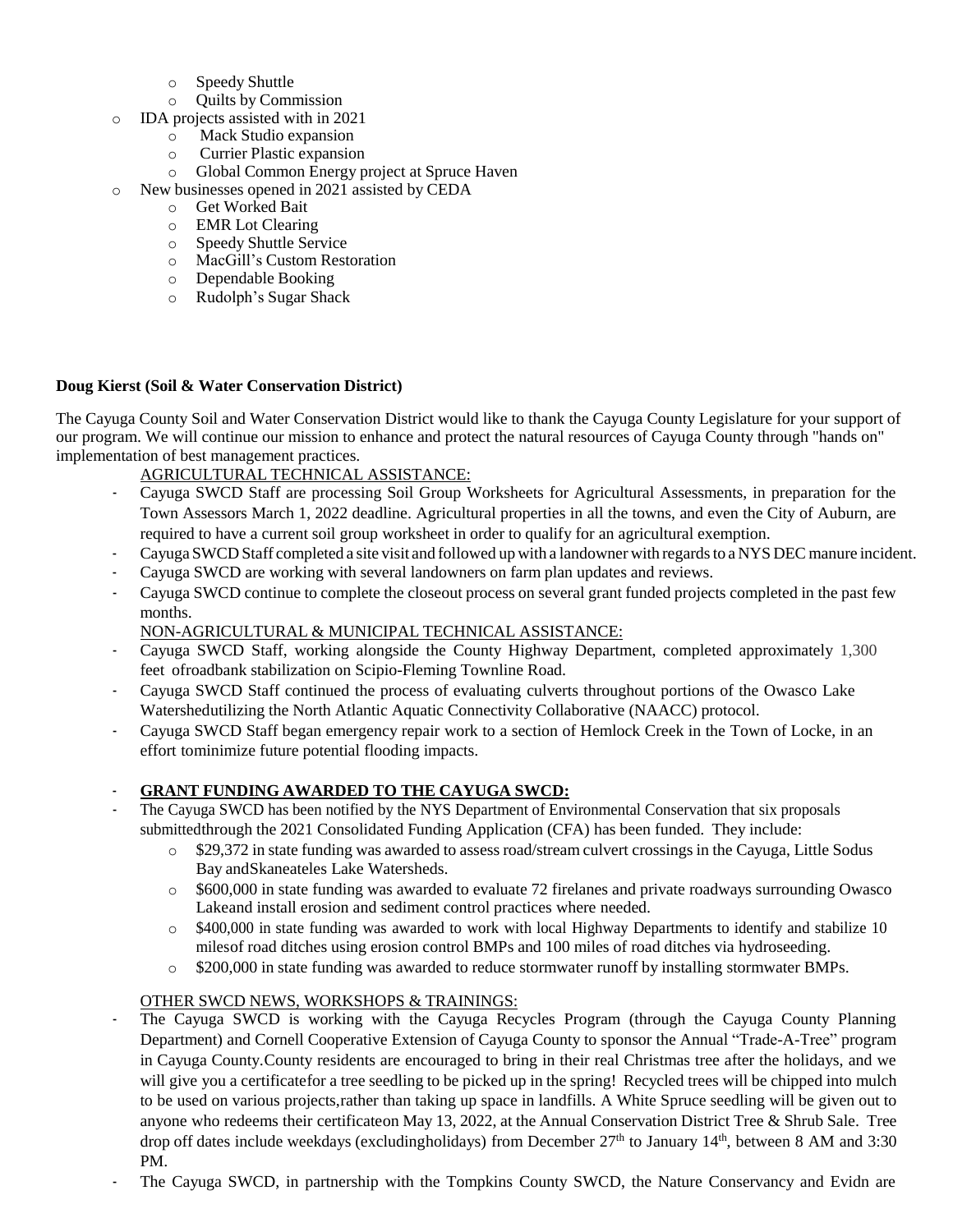offering a Soil Health Barn Meeting on Wednesday, January 12, 2022 from 11 AM to 1:30 PM at Sunnyside Farms. Topics will include an introduction to the *Our Owasco Project*, a discussion about how to read your soil and options for cover cropping/double cropping. Space is limited, please RSVP with Jason or Tyler at the Cayuga County SWCD office.

#### **Dan Welch (Director Cornell Cooperative Extension) –**

- o For 2022, one of CCE Cayuga's goals is to expand the 4-H program, especially with youth and families who havenot participated in 4-H before. There will be new clubs/activities focused on horticulture, the environment, and science and technology.
- o The Auburn Wegmans is now a vendor for the Fruit and Vegetable Rx Program, offering an additional location forprogram participants to redeem vouchers for fresh fruits and vegetables.
- o CCE Cayuga is going to be offering both in-person and online programs for the next several months. It is our hopeto have as many programs as possible in-person.
- o Farmers are being impacted by some of the same supply chain issues that have been felt by other areas of the economy. There are tight supplies and rising costs for agricultural inputs, and those costs have risen faster than pricereceived by farmers.

#### **Karen Kuhl (Tourism) – No updates**

#### **RESOLUTIONS:**

#### **PLANNING:**

1-22-PL-1 AUTHORIZING THE FILING OF APPLICATIONS FOR STATE ASSISTANCE FROM THE HOUSEHOLD HAZARDOUS WASTE (HHW) STATE ASSISTANCE PROGRAM, SIGNING OF THE ASSOCIATED STATE CONTRACTSAND AUTHORIZING CIRCULATION OF BIDS FOR HHW/ELECTRONICS RECYCLING VENDOR SERVICES. **Motion by Calarco, 2nd by Basile. All in favor.**

#### **ADJOURNMENT: Motion to adjourn by Strong at 8:00 PM, 2nd by Basile. All in favor.**

If you have a disability and need accommodations, please call the Clerk of the Legislature's office at 253-1308 at least 48 hours before the scheduledmeeting to advise what accommodations will be necessary.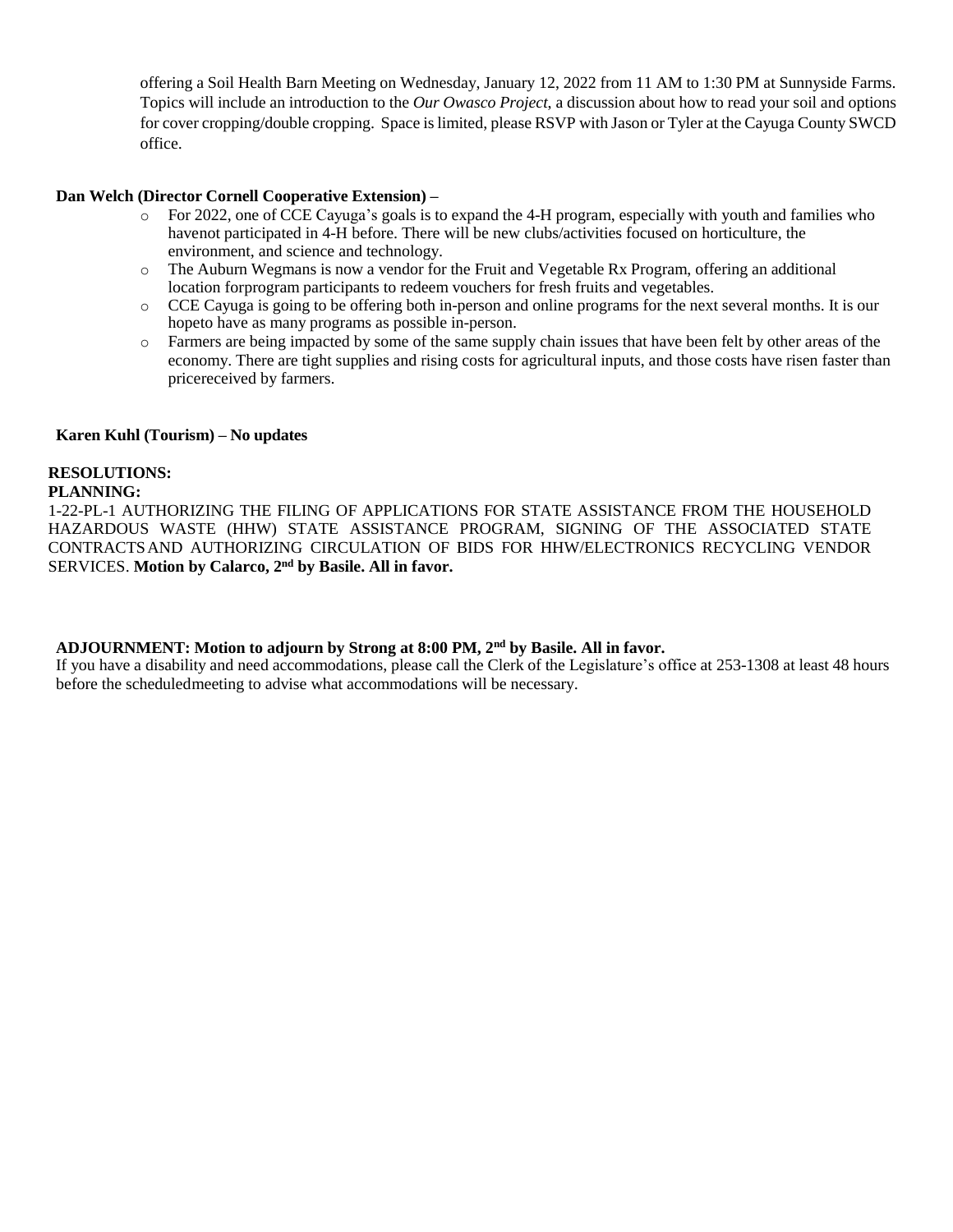#### **Auburn, NY 13021**

# **COUNTY OF CAYUGA**

## **REQUEST FOR APPOINTMENT FORM**

**Requested Appointment To:** Cayuga County Soil and Water Conservation District Board of **Directors** 

**Length of Term: (Start date and End date, not just years)** 01/01/22 to 12/31/24

**New Term?** Yes **Unexpired Term?** No

**Name of person previously in this position:** Same as Request

**Is this a compensated position?** No

**Is this a new appointment?** No **Reappointment?** Yes

**Describe briefly the duties required of the proposed appointee.** Attend monthly Board meetings, training sessions, serve on committees as assigned by Board Chairman

**Name of Recommended Appointee:** Raymond Lockwood Jr. **Address:** 1877 State Route 326, Auburn, NY 13021

**This appointment is recommended by:** Doug Kierst, Executive Director

Jon Patterson, Chairman Cayuga County Farm Bureau

**Vocation of Prospective Appointee:** Agricultural Producer, Small Business Owner

**Please provide a brief sketch of the proposed appointee(s) background (education, outside interests, etc.)** Mr. Lockwood serves on the Cayuga SWCD Board of Directors as the County Farm Bureau Representative. He is a past President of Cayuga County Farm Bureau. He has practical experience and knowledge of environmental and natural resource best management practices. His previous experience as an elected official and farm operation owner is an additional asset to the Cayuga SWCD.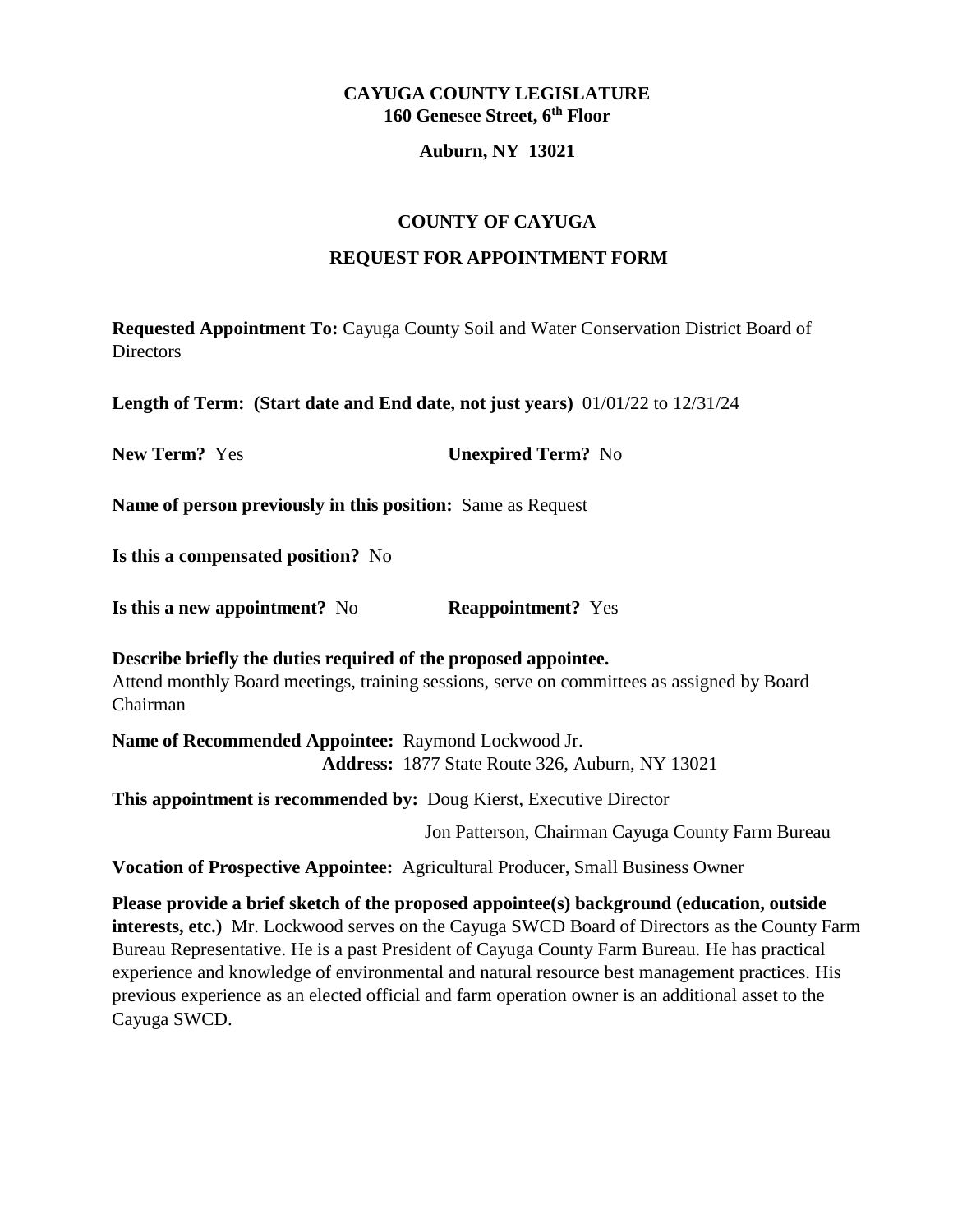#### **Auburn, NY 13021**

## **COUNTY OF CAYUGA**

## **REQUEST FOR APPOINTMENT FORM**

**Requested Appointment To:** Cayuga County Soil and Water Conservation District Board of **Directors** 

**Length of Term: (Start date and End date, not just years)** 01/01/22 to 12/31/24

**New Term?** Yes **Unexpired Term?** No

**Name of person previously in this position:** Same as Request

**Is this a compensated position?** No

**Is this a new appointment?** No **Reappointment?** Yes

**Describe briefly the duties required of the proposed appointee.** Attend monthly Board meetings, training sessions, serve on committees as assigned by Board Chairman

**Name of Recommended Appointee:** James Young **Address:** 6065 Bluefield Road, Auburn, NY 13021

**This appointment is recommended by:** Doug Kierst, Executive Director

Ray Lockwood Jr., Chairman -Cayuga County SWCD

**Vocation of Prospective Appointee:** Retired Agricultural Producer, Small Business Owner

**Please provide a brief sketch of the proposed appointee(s) background (education, outside interests, etc.)** Mr. Young serves on the Cayuga SWCD Board of Directors as the Member At Large. His past role as a Town Supervisor and Council Member are an asset to the SWCD. He has practical experience and knowledge of environmental and natural resource best management practices. He previously served on the County Water Quality Management Agency as the Cayuga Lake Representative and his experience in water quality related issues is beneficial to the SWCD.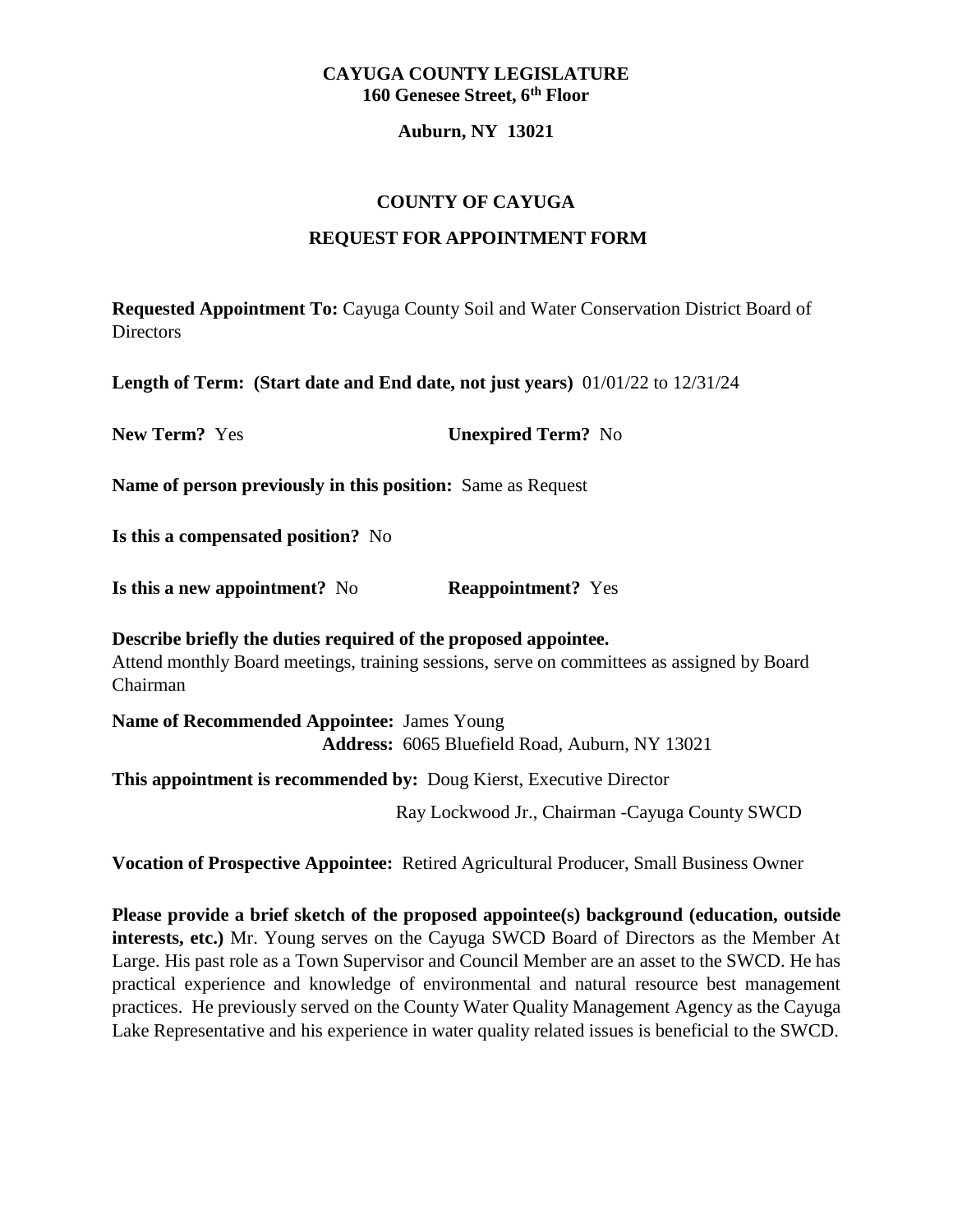# **COUNTY OF CAYUGA REQUEST FOR APPOINTMENT FORM**

# **Requested Appointment To:** Cayuga County Planning Board Representative from the Town of Ira

**Length of Term: (Start date and End date, not just years) 1/26/22** – Continuous (In accordance with Cayuga County Legislature Resolution no. 507 of 1996, members serve Until a new nomination is submitted by the municipality that they represent.)

**New Term? Unexpired Term? Name of person previously in this position:** Slade Cox **Is this a compensated position?** No **Is this a new appointment?** Yes **Reappointment? If so, how long have they served?**

## **Describe briefly the duties required of the proposed appointee.**

Participate in activities of the Cayuga County Planning Board: Meet several times a year to

- Share the concerns, questions and projects from each community,
- Learn from the experiences of other towns and villages in the county, and
- Learn about countywide projects

**Name of Recommended Appointee:** Bonnie Borowiec **Address:** 12400 Watkins Road Cato, NY 13033

#### **This appointment is recommended by:** Slade Cox, Supervisor, Town of Ira

(In accordance with Cayuga County Legislature Resolution no. 243 of 1992, members are nominated by the Chief Executive Officer of each municipality in the county. Nominations are made to the Chairman of the Cayuga County Legislature who may accept the nomination or reject it and request a new nomination.)

# **Vocation of Prospective Appointee:** N/A

**Please provide a brief sketch of the proposed appointee(s) background (education, outside interests, etc.)** Town of Ira Planning Board Chair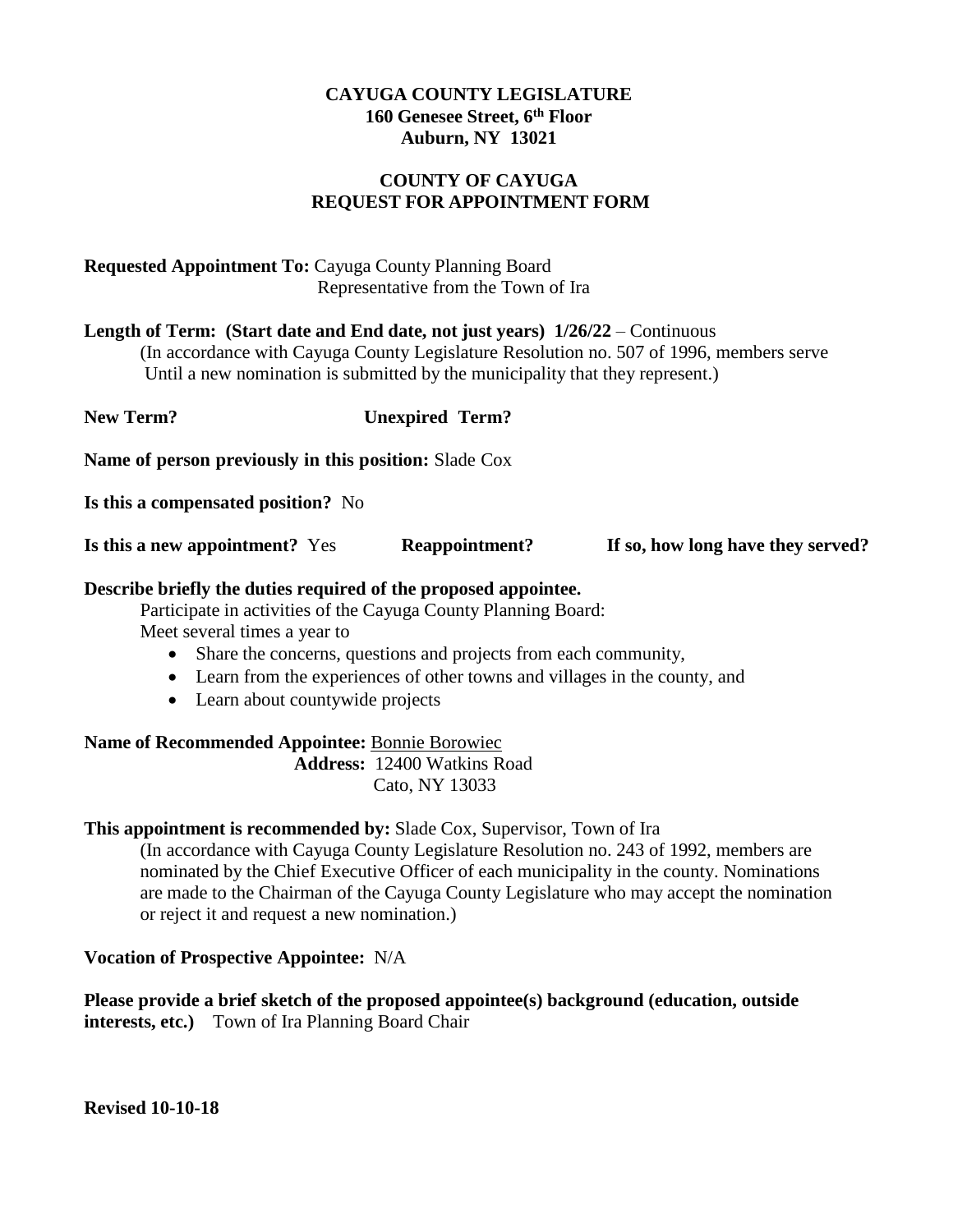# **COUNTY OF CAYUGA REQUEST FOR APPOINTMENT FORM**

# **Requested Appointment To:** Cayuga County Planning Board Representative from the Town of Niles

**Length of Term: (Start date and End date, not just years) 1/26/22** – Continuous (In accordance with Cayuga County Legislature Resolution no. 507 of 1996, members serve

Until a new nomination is submitted by the municipality that they represent.)

**New Term? Unexpired Term? Name of person previously in this position:** Tamara Severnson **Is this a compensated position?** No

**Is this a new appointment?** Yes **Reappointment? If so, how long have they served?**

# **Describe briefly the duties required of the proposed appointee.**

Participate in activities of the Cayuga County Planning Board: Meet several times a year to

- Share the concerns, questions and projects from each community,
- Learn from the experiences of other towns and villages in the county, and
- Learn about countywide projects

**Name of Recommended Appointee:** Lorie DeWitt-Antilla **Address:** 3697 Old Salt Road Moravia, NY 13118

# **This appointment is recommended by:** Joan Jayne, Supervisor, Town of Niles

(In accordance with Cayuga County Legislature Resolution no. 243 of 1992, members are nominated by the Chief Executive Officer of each municipality in the county. Nominations are made to the Chairman of the Cayuga County Legislature who may accept the nomination or reject it and request a new nomination.)

# **Vocation of Prospective Appointee:** N/A

**Please provide a brief sketch of the proposed appointee(s) background (education, outside interests, etc.)** Town of Niles Planning Board, Board of Appeal and Board of Assessment Review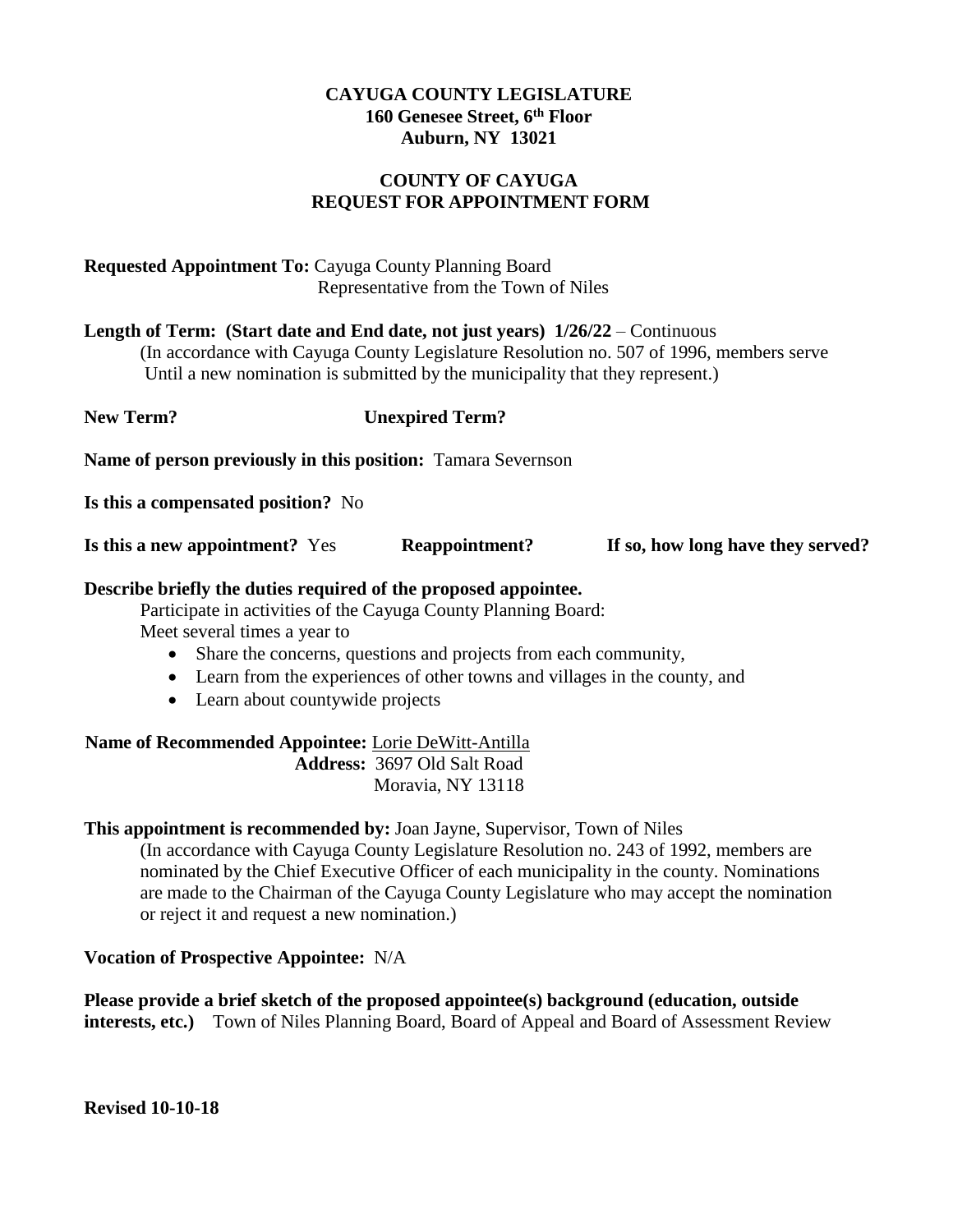# **COUNTY OF CAYUGA REQUEST FOR APPOINTMENT FORM**

# **Requested Appointment To:** Cayuga County Planning Board Representative from the Village of Cato

**Length of Term: (Start date and End date, not just years) 1/26/22** – Continuous

(In accordance with Cayuga County Legislature Resolution no. 507 of 1996, members serve Until a new nomination is submitted by the municipality that they represent.)

**New Term? Unexpired Term? Name of person previously in this position:** Randall Frech **Is this a compensated position?** No **Is this a new appointment?** Yes **Reappointment? If so, how long have they served?**

# **Describe briefly the duties required of the proposed appointee.**

Participate in activities of the Cayuga County Planning Board: Meet several times a year to

- Share the concerns, questions and projects from each community,
- Learn from the experiences of other towns and villages in the county, and
- Learn about countywide projects

**Name of Recommended Appointee:** Don Gleason **Address:** 11343 South Street Cato, NY 13033

# **This appointment is recommended by:** Carl Lincoln, Mayor, Village of Cato

(In accordance with Cayuga County Legislature Resolution no. 243 of 1992, members are nominated by the Chief Executive Officer of each municipality in the county. Nominations are made to the Chairman of the Cayuga County Legislature who may accept the nomination or reject it and request a new nomination.)

# **Vocation of Prospective Appointee:** N/A

**Please provide a brief sketch of the proposed appointee(s) background (education, outside interests, etc.)** Village of Cato Land Use Board Chair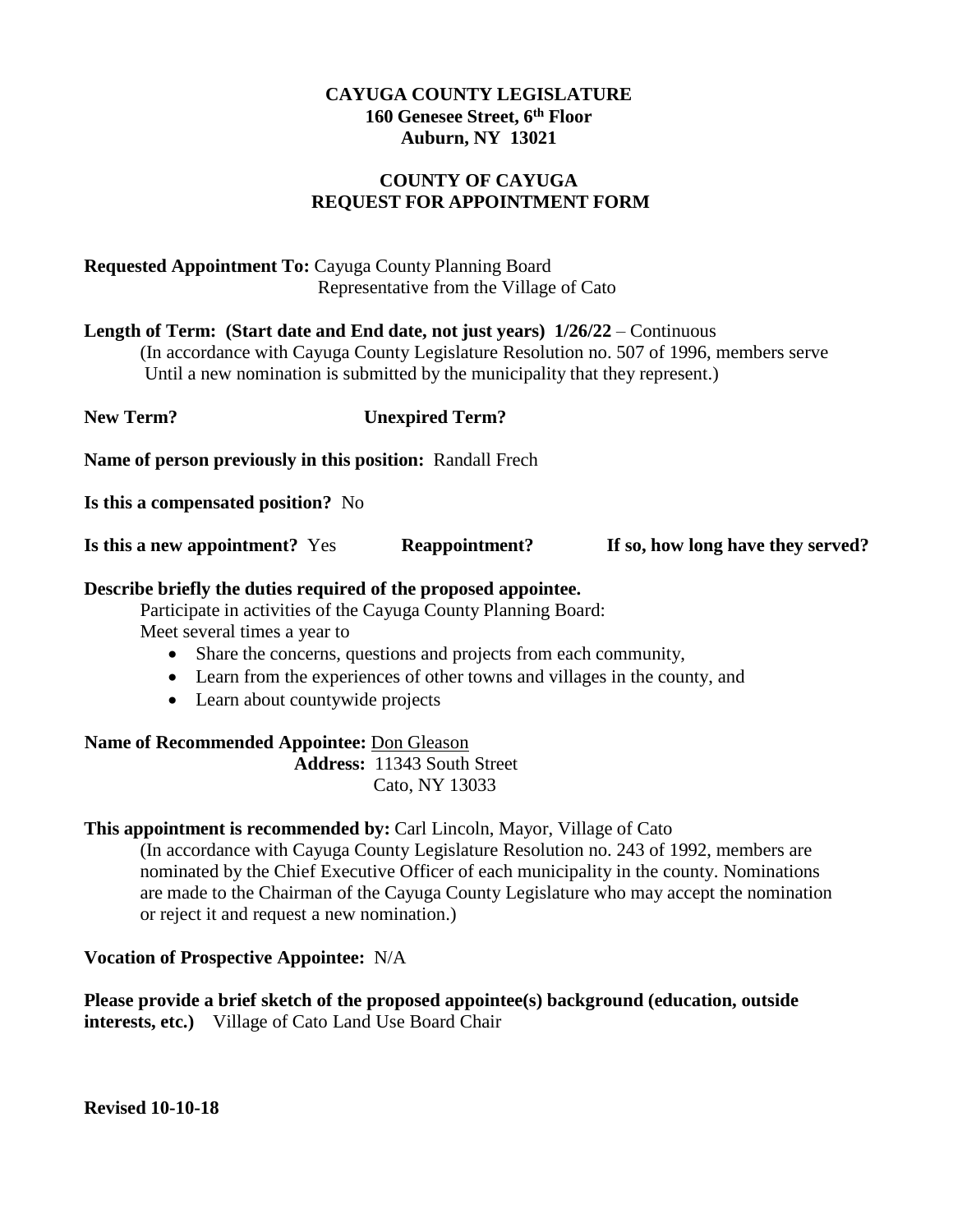# **COUNTY OF CAYUGA REQUEST FOR APPOINTMENT FORM**

# **Requested Appointment To:** Cayuga County Planning Board Representative from the Town of Mentz

**Length of Term: (Start date and End date, not just years) 1/26/22** – Continuous (In accordance with Cayuga County Legislature Resolution no. 507 of 1996, members serve

Until a new nomination is submitted by the municipality that they represent.)

| New Term?                                                       | <b>Unexpired Term?</b> |                                   |
|-----------------------------------------------------------------|------------------------|-----------------------------------|
| <b>Name of person previously in this position:</b> David Denman |                        |                                   |
| Is this a compensated position? No                              |                        |                                   |
| Is this a new appointment? Yes                                  | Reappointment?         | If so, how long have they served? |

# **Describe briefly the duties required of the proposed appointee.**

Participate in activities of the Cayuga County Planning Board: Meet several times a year to

- Share the concerns, questions and projects from each community,
- Learn from the experiences of other towns and villages in the county, and
- Learn about countywide projects

**Name of Recommended Appointee:** Matthias Mullins **Address:** 22 Shotwell Street Port Byron, NY 13140

**This appointment is recommended by:** Richard Nielens, Jr., Supervisor, Town of Mentz (In accordance with Cayuga County Legislature Resolution no. 243 of 1992, members are nominated by the Chief Executive Officer of each municipality in the county. Nominations are made to the Chairman of the Cayuga County Legislature who may accept the nomination or reject it and request a new nomination.)

# **Vocation of Prospective Appointee:** N/A

**Please provide a brief sketch of the proposed appointee(s) background (education, outside interests, etc.)** Town of Mentz Planning Board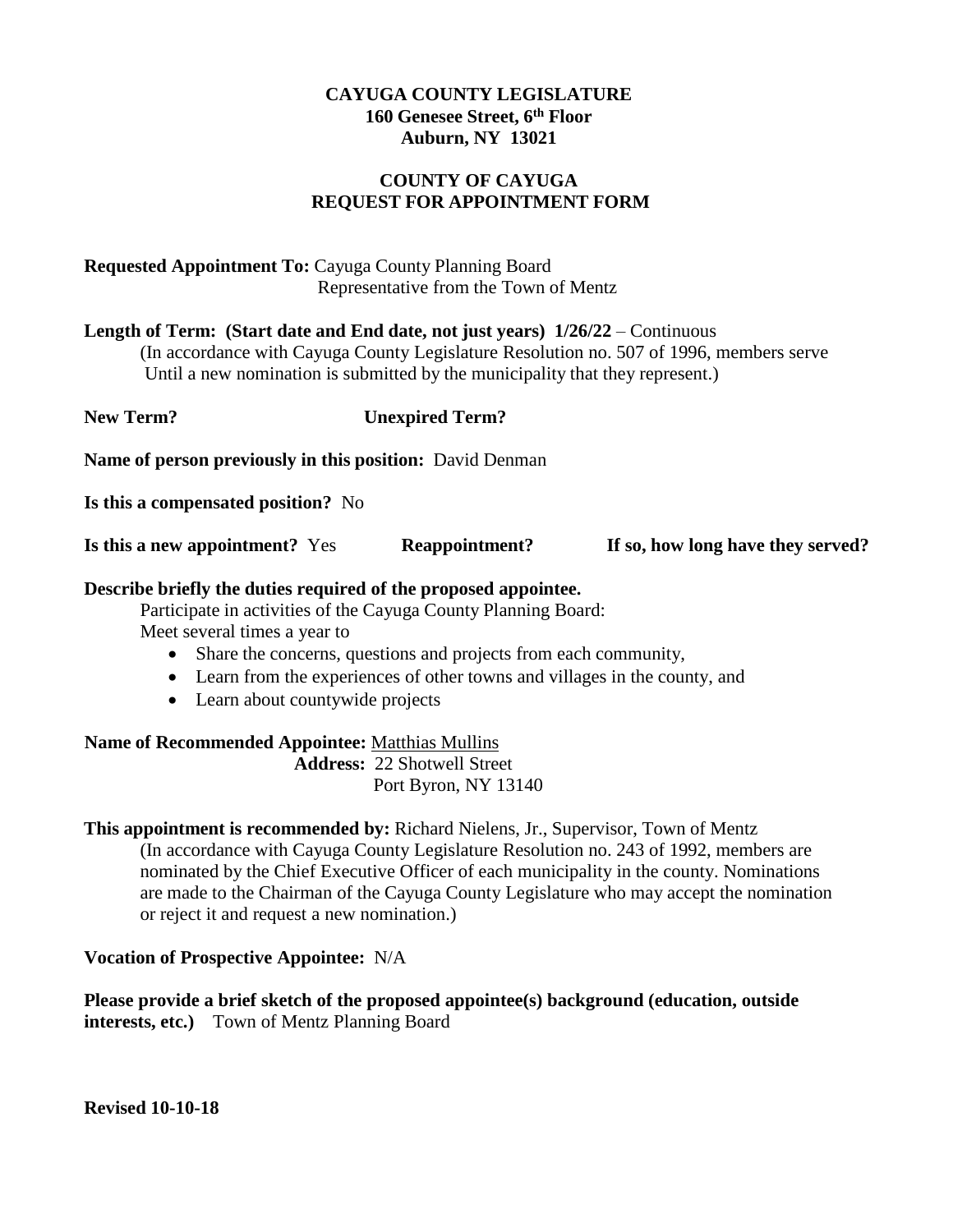# **COUNTY OF CAYUGA REQUEST FOR APPOINTMENT FORM**

# **Requested Appointment To:** Cayuga County Planning Board Representative from the Town of Genoa

**Length of Term: (Start date and End date, not just years) 1/26/22** – Continuous (In accordance with Cayuga County Legislature Resolution no. 507 of 1996, members serve Until a new nomination is submitted by the municipality that they represent.)

**New Term? Unexpired Term? Name of person previously in this position:** John Berry

**Is this a compensated position?** No

**Is this a new appointment?** Yes **Reappointment? If so, how long have they served?**

## **Describe briefly the duties required of the proposed appointee.**

Participate in activities of the Cayuga County Planning Board: Meet several times a year to

- Share the concerns, questions and projects from each community,
- Learn from the experiences of other towns and villages in the county, and
- Learn about countywide projects

**Name of Recommended Appointee:** Anton Parseghian **Address:** 294 Lake Road King Ferry, NY 13081

**This appointment is recommended by:** Lorie Sellen-Gross, Supervisor, Town of Genoa (In accordance with Cayuga County Legislature Resolution no. 243 of 1992, members are nominated by the Chief Executive Officer of each municipality in the county. Nominations are made to the Chairman of the Cayuga County Legislature who may accept the nomination or reject it and request a new nomination.)

#### **Vocation of Prospective Appointee:** N/A

**Please provide a brief sketch of the proposed appointee(s) background (education, outside interests, etc.)** Town of Genoa Variance Board

**Revised 10-10-18**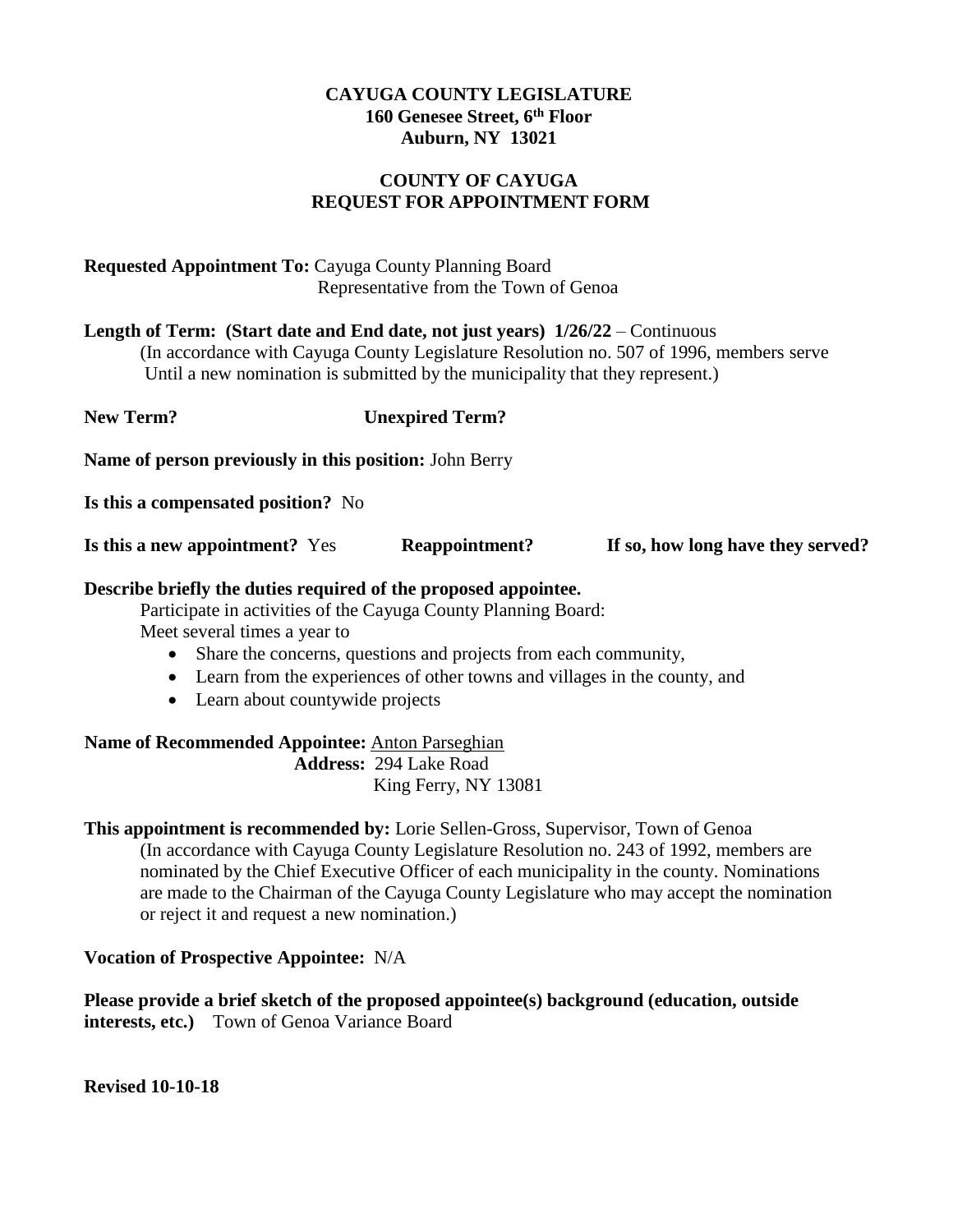#### **1-22-PL-1**

#### **RESOLUTION NO. 1-25-22 PB HHWGRANT-RFP 2021-2022 rev**

#### **AUTHORIZING THE FILING OF APPLICATIONS FOR STATE ASSISTANCE FROM THE HOUSEHOLD HAZARDOUS WASTE (HHW) STATE ASSISTANCE PROGRAM, SIGNING OF THE ASSOCIATED STATE CONTRACTS AND AUTHORIZING CIRCULATION OF BIDS FOR HHW/ELECTRONICS RECYCLING VENDOR SERVICES**

By: Hon. Aileen McNabb-Coleman, Chair, Planning and Economic Development Committee Hon. Hans Pecher, Chair, Ways and Means Committee

**WHEREAS**, the State of New York provides financial aid for household hazardous waste and electronics recycling programs and the application window for 2021 reimbursements is January to February, 2022; and

**WHEREAS**, the County of Cayuga, herein called the MUNICIPALITY, has examined and duly considered the applicable laws of the State of New York and the MUNICIPALITY deems it to be in the public interest and benefit to file applications for these funds; and

**WHEREAS**, it is necessary that Contracts by and between THE PEOPLE OF THE STATE OF NEW YORK, herein called the STATE, and the MUNICIPALITY be executed for such STATE Aid; and

**WHEREAS**, the County will circulate a Request for Bids for professional services to select a qualified vendor for current and future HHW Recycling Events;

**NOW, THEREFORE, BE IT RESOLVED** by the Legislature of the County of Cayuga:

- 1. That the filing of such applications in the form required by the State of New York in conformity with the applicable laws of the State of New York including all understanding and assurances contained in said applications is hereby authorized; and
- 2. That the Chair of the Legislature, or the Chair's designee, is directed and authorized as the official representative of the MUNICIPALITY to act in connection with these applications and to provide such additional information as may be required and the Chair is hereby authorized to sign the resulting contracts if said applications are approved by the STATE, upon review and approval as to form by the County Attorney's Office; and
- 3. That the Chair of the Legislature, or the Chair's designee, is hereby authorized and directed to sign such documents as may be necessary to receive reimbursement for the 2021 HHW programs, upon review and approval as to form by the County Attorney's Office, and to implement the HHW projects in 2022 so long as costs do not exceed the available budget in Planning Department line item A80204 54164 (Special Programs); and
- 4. That the Department of Planning and Economic Development is authorized to circulate a Request for Bids for professional services to select a qualified vendor for current and future HHW Recycling Events in 2022; and
- 5. That the Cayuga County Finance Director is hereby authorized to make the journal and accounting entries necessary to accomplish the same; and
- 6. That this resolution shall take effect immediately.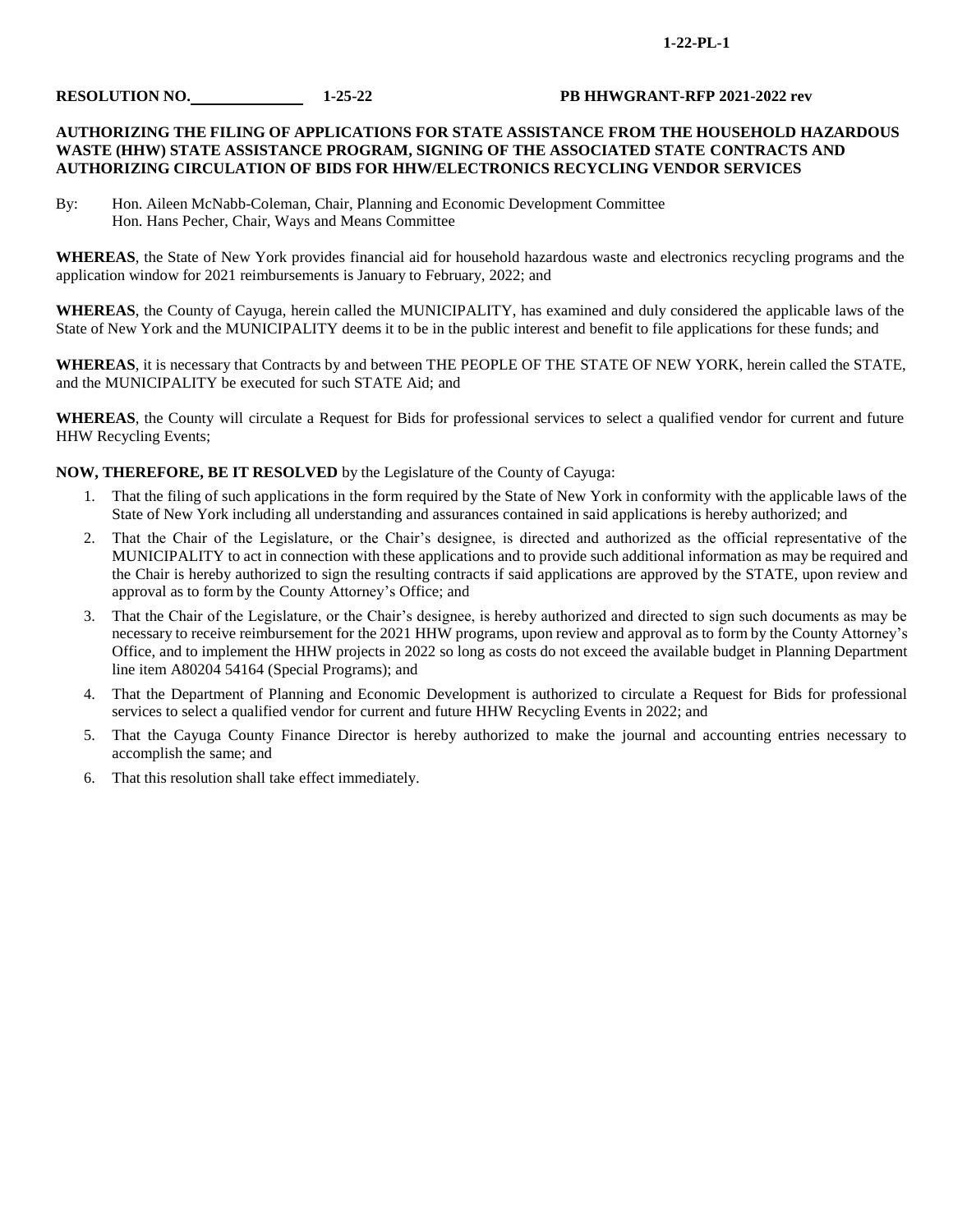# 2021 CEDA Workplan Progress As of: 12/13/2021

# BUSINESS RETENTION AND EXPANSION (BR & E)

| Activity/Output             | Goal                                                                                    | <b>Actual YTD</b> | 2020               |  |  |
|-----------------------------|-----------------------------------------------------------------------------------------|-------------------|--------------------|--|--|
| <b>Existing business</b>    | 80 (incl. 10 unique)                                                                    | 118 (23 unique)   | 118 (27 unique)    |  |  |
| engaged                     |                                                                                         |                   |                    |  |  |
| Identify growth             | 10                                                                                      | 16                | 10                 |  |  |
| opportunities               |                                                                                         |                   |                    |  |  |
| <b>Business to Business</b> |                                                                                         |                   |                    |  |  |
| connections                 | 10                                                                                      | 34                | 17                 |  |  |
| Direct assistance to        |                                                                                         |                   |                    |  |  |
| businesses submitting       | 4 CFAs submitted                                                                        |                   | No CFA in 2020     |  |  |
| <b>CFAs</b>                 |                                                                                         |                   |                    |  |  |
| Loan assistance             | 2 loans closed<br>5 approved                                                            |                   | 2 Closed           |  |  |
|                             | FEAST Kitchen (Auburn), Auburn Vacuum Forming (Auburn), New Age Renewable Energy (King  |                   |                    |  |  |
|                             | Ferry), Speedy Shuttle (Auburn)*, Quilts by Commission (Auburn)                         |                   |                    |  |  |
| <b>IDA</b> assistance       | 4 small projects / 2                                                                    | 2 full / 1 small  | $5$ full / 4 small |  |  |
|                             | full                                                                                    |                   |                    |  |  |
|                             | Mack Studios expansion, Currier Plastics expansion, Global Common Energy @ Spruce Haven |                   |                    |  |  |
| Resource referrals          | 30                                                                                      | 129               | 97                 |  |  |
|                             |                                                                                         |                   |                    |  |  |
| <b>Outcomes</b>             | Goal                                                                                    | <b>Actual YTD</b> | 2020               |  |  |
| Private Investment          | \$18m                                                                                   | \$32,593,950      | \$75.15m           |  |  |
| \$3m<br>Incentives/loans    |                                                                                         | \$4,048,828       | \$6.76m            |  |  |
| Jobs retained               | 100                                                                                     | 240               | 291                |  |  |
| Jobs to be created          | 100 anticipated                                                                         | 61                | 275                |  |  |

*\*outcomes data tracked under attraction & start up section*

# ATTRACTION & START UP

| Activity/Output             | Goal                                                                                            | <b>Actual YTD</b> | 2020                |  |
|-----------------------------|-------------------------------------------------------------------------------------------------|-------------------|---------------------|--|
| Entrepreneur                | 65                                                                                              | 66                | 52                  |  |
| assistance                  |                                                                                                 |                   |                     |  |
| Identify attraction         | 12                                                                                              | 16                | 14                  |  |
| leads                       |                                                                                                 |                   |                     |  |
| <b>B2B/Site connections</b> | 10                                                                                              | 10                | 10                  |  |
| <b>Resource Referrals</b>   | 20                                                                                              | 33                | 21                  |  |
| New business open           | 15                                                                                              | 6                 | 15 (100% survival*) |  |
|                             | Get Worked Bait (Auburn); EMR Lot Clearing (Auburn); Speedy Shuttle Service (Auburn); MacGill's |                   |                     |  |
|                             | Custom Restoration (Moravia), Dependable Booking (Auburn), Rudolph's Sugar Shack (Auburn)       |                   |                     |  |
| <b>Outcomes</b>             | Goal                                                                                            | <b>Actual YTD</b> | 2020                |  |
| Private Investment          | \$4m                                                                                            | \$521,500         | \$40.9m             |  |
| Incentives/loans            | \$1m                                                                                            | \$208,975         | \$8.1m              |  |
| Jobs created                | 30                                                                                              | 9                 | 16                  |  |
| Regional/National           | 10                                                                                              | 12                | 14                  |  |
| leads responded to          |                                                                                                 |                   |                     |  |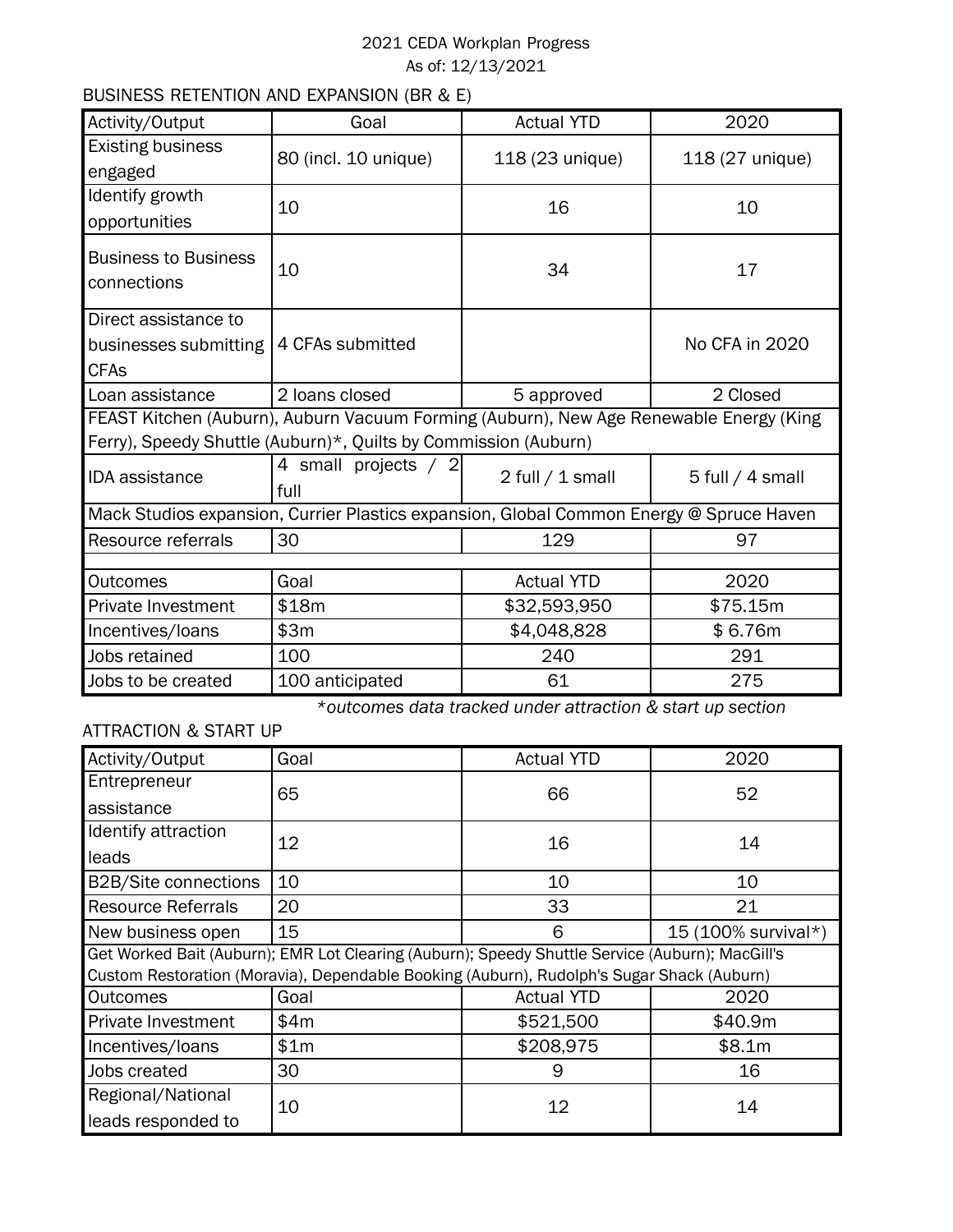## 2021 CEDA Workplan Progress As of: 12/13/2021

## MARKETING & PROMOTION

| Activity/Output             | Goal                                                                                       | <b>Actual YTD</b>                                             | 2020                                                            |  |  |  |  |
|-----------------------------|--------------------------------------------------------------------------------------------|---------------------------------------------------------------|-----------------------------------------------------------------|--|--|--|--|
| Develop promotional         | 2 marketing pieces                                                                         | 2                                                             | 2 marketing pieces                                              |  |  |  |  |
| materials                   | 2 community narrative                                                                      | 3                                                             | 1 cmnty. narrative                                              |  |  |  |  |
|                             | pieces                                                                                     |                                                               |                                                                 |  |  |  |  |
|                             | Progress 2021, Auburn Place Brand, CEDA trifold, Colloca investor spotlight video, New Age |                                                               |                                                                 |  |  |  |  |
|                             | Renewable investor spotlight video, DuMond Farms investor spotlight video                  |                                                               |                                                                 |  |  |  |  |
|                             | 2 average pages per                                                                        | $1.50$ (Nov)                                                  | $1.55$ (Dec)                                                    |  |  |  |  |
| Increase quality of         | session                                                                                    | -YTD 1.69%                                                    | -YTD 1.76                                                       |  |  |  |  |
| website visitation          | 68% Bounce Rate                                                                            | 77.35% (Nov)                                                  | 78.9% (Dec)                                                     |  |  |  |  |
|                             |                                                                                            | -YTD 77.04%                                                   | -YTD 78.06%                                                     |  |  |  |  |
|                             | E.g.: Projects Page,                                                                       | Site Selectors page,                                          |                                                                 |  |  |  |  |
| <b>Website Upgrades</b>     | Scorecard, Employer                                                                        | Asset map, Events                                             | New navigation,                                                 |  |  |  |  |
|                             | <b>Services Directory</b>                                                                  | page, password                                                | <b>Updated landing pages</b>                                    |  |  |  |  |
|                             |                                                                                            | protected section                                             |                                                                 |  |  |  |  |
|                             | Other 2021 Marketing and Outreach Activities                                               |                                                               |                                                                 |  |  |  |  |
|                             |                                                                                            | Q&A regarding event and/or busines COVID guidelines (x3), Q&A |                                                                 |  |  |  |  |
|                             | regarding Restaurant Revitalization Fund, Q&A regarding NYS Small                          |                                                               |                                                                 |  |  |  |  |
| <b>Informational Events</b> | Business Recovery Grant, DRI application information sessions (x2),                        |                                                               |                                                                 |  |  |  |  |
|                             | CFA Funding Forum, COGs for Creatives, Q&A regarding updates to                            |                                                               |                                                                 |  |  |  |  |
|                             | COVID EIDL.                                                                                |                                                               |                                                                 |  |  |  |  |
| <b>Other Resources</b>      | DRI Small Project Grant Fund - 11 projects approved                                        |                                                               |                                                                 |  |  |  |  |
| <b>Other Collaborative</b>  |                                                                                            |                                                               | Shop Local campaign (Dec 2020-Jan 2021); Auburn Microenterprise |  |  |  |  |
| Efforts                     | Program                                                                                    |                                                               |                                                                 |  |  |  |  |

# General Business Demographics

Establishments, Employment, and Wages- Quarterly Data (most recent available)–NYS DOL

| Year | Qrt            | <b>Reporting</b><br>Units* | Change<br>from<br>previous | Average<br>Employment** | Change<br>from<br>previous | Average<br><b>Wages</b> | Change<br>from<br>previous |
|------|----------------|----------------------------|----------------------------|-------------------------|----------------------------|-------------------------|----------------------------|
| 2021 | $\overline{2}$ | 1660                       | $-1.78%$                   | 24300                   | 11.05%                     | 13393                   | 13.75%                     |
| 2020 | 2              | 1,690                      | 0.60%                      | 21,883                  | $-15.38%$                  | \$11,774                | 2.47%                      |
| 2019 | 2              | 1,680                      | $-2.55%$                   | 25,860                  | $-0.36%$                   | \$11,490                | 3.07%                      |
| 2018 | 2              | 1,724                      | $-2.10%$                   | 25,953                  | 0.46%                      | \$11,148                | 5.01%                      |
| 2017 | $\overline{2}$ | 1,761                      | 0.00%                      | 25,834                  | $-2.16%$                   | \$10,616                | 1.59%                      |
| 2016 | 2              | 1,761                      | $-1.18%$                   | 26,404                  | $-0.60%$                   | \$10,450                | 0.36%                      |
| 2015 | $\overline{2}$ | 1,782                      | $-2.68%$                   | 26,564                  | $-0.20%$                   | \$10,413                | 3.25%                      |

\*Reporting Unit is an establishment, usually a single place of business, which is engaged in a \*\*Employment data include all employment covered under the New York State UI program.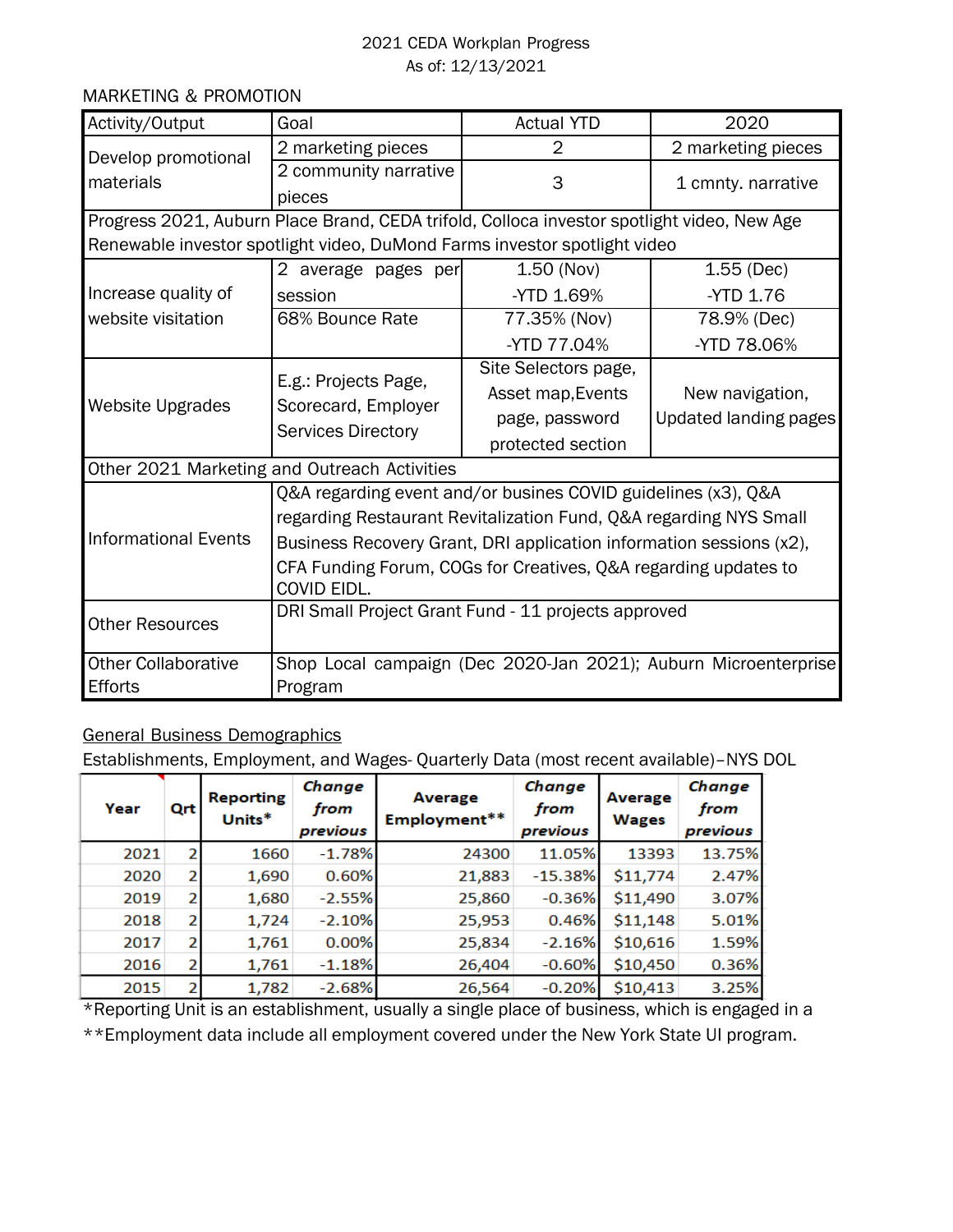# 2021 CEDA Workplan Progress As of: 12/13/2021

| Year |                  | Feb  | Mar  |                           | Mav                                | Jun   | Jul   |                           |      | Oct  | <b>Nov</b> |            | Annual  |
|------|------------------|------|------|---------------------------|------------------------------------|-------|-------|---------------------------|------|------|------------|------------|---------|
|      | Jan              |      |      | Apr                       |                                    |       |       | Aug                       | Sep  |      |            | <b>Dec</b> | Average |
| 2021 | 6.9%             | 7.1% | 6.5% | 5.3%                      | 4.7%                               | 4.9%  | 5.1%  | 5.0%                      | 4.1% | 4.1% |            |            | 5.4%    |
| 2020 | 5.1%             | 5.2% | 5.3% | 16.6%                     | 11.5%                              | 10.5% | 11.0% | 8.5%                      | 5.4% | 5.0% | 5.2%       | 5.9%       | 7.9%    |
| 2019 | 5.3%             | 5.3% | 4.9% | 3.9%                      | 3.8%                               | 3.9%  | 4.2%  | 4.2%                      | 3.6% | 3.8% | 3.9%       | 4.7%       | 4.3%    |
| 2018 | 6.1%             | 6.0% | 5.5% | 4.7%                      | 4.0%                               | 4.2%  | 4.3%  | 4.1%                      | 3.5% | 3.5% | 3.6%       | 4.3%       | 4.5%    |
| 2017 | 6.3%             | 6.4% | 5.6% | 4.7%                      | 4.5%                               | 4.6%  | 4.9%  | 5.0%                      | 4.5% | 4.3% | 4.6%       | 4.8%       | 5.0%    |
| 2016 | 6.0%             | 6.1% | 5.8% | 5.0%                      | 4.5%                               | 4.5%  | 4.8%  | 4.7%                      | 4.7% | 4.6% | 4.6%       | 5.2%       | 5.1%    |
| 2015 | 6.7%             | 6.7% | 6.2% | 5.3%                      | 5.0%                               | 5.0%  | 5.1%  | 4.8%                      | 4.7% | 4.7% | 4.8%       | 5.1%       | 5.3%    |
| 2014 | 7.6%             | 7.8% | 7.2% | 5.8%                      | 5.7%                               | 5.5%  | 5.7%  | 5.5%                      | 5.1% | 5.0% | 5.3%       | 5.6%       | 6.0%    |
|      | 20 test (Feat %) |      |      | <b>East three months:</b> | May <del>924</del> 9%, 2Min = 5.4% |       |       | Ju <del>6.8</del> 3%5%.5% |      | 6.5% | 6.4%       | 6.5%       | 7.4%    |

# CAYUGA COUNTY UNEMPLOYMENT RATE – NYS DOL

# LABOR FORCE (1000s)– NYS DOL

| Year | Jan  | Feb  | Mar  | Apr  | May  | Jun  | Jul  | Aug  | <b>Sep</b> | Oct  | Nov  | <b>Dec</b> | Annual<br>Average |
|------|------|------|------|------|------|------|------|------|------------|------|------|------------|-------------------|
| 2021 | 35.6 | 35   | 34.5 | 33.7 | 33.8 | 34.9 | 34.9 | 34.8 | 34.7       | 34   |      |            | 34.6              |
| 2020 | 35.8 | 35.3 | 34.8 | 33.9 | 34.5 | 36.1 | 36.4 | 36   | 35.8       | 35.2 | 35.5 | 35.7       | 35.4              |
| 2019 | 36.5 | 36.1 | 35.4 | 35.3 | 35.3 | 36.2 | 36.9 | 36.5 | 36.1       | 35.7 | 35.6 | 35.8       | 36                |
| 2018 | 35.9 | 35.9 | 35.5 | 35.4 | 35.3 | 36.5 | 36.7 | 36.3 | 35.9       | 35.8 | 36.2 | 36.2       | 36                |
| 2017 | 35.6 | 35.8 | 35.7 | 35.7 | 35.4 | 36.4 | 36.8 | 36.4 | 35.8       | 35.3 | 35.6 | 35.3       | 35.8              |
| 2016 | 36.4 | 36.8 | 36.8 | 36.8 | 36.7 | 37.2 | 37.7 | 37.4 | 36.7       | 36.2 | 35.7 | 35.4       | 36.7              |
| 2015 | 36.5 | 36.6 | 36.5 | 36.9 | 37.4 | 38.1 | 38.4 | 37.9 | 37         | 36.8 | 36.3 | 36.4       | 37.1              |
| 2014 | 37.3 | 37.5 | 37.4 | 37.5 | 37.7 | 38.3 | 38.8 | 38.3 | 37.8       | 37.4 | 36.8 | 36.5       | 37.6              |
| 2013 | 38.7 | 38.8 | 38.5 | 38.8 | 39.3 | 39.6 | 40.3 | 39.5 | 38.9       | 38.2 | 37.9 | 37.8       | 38.9              |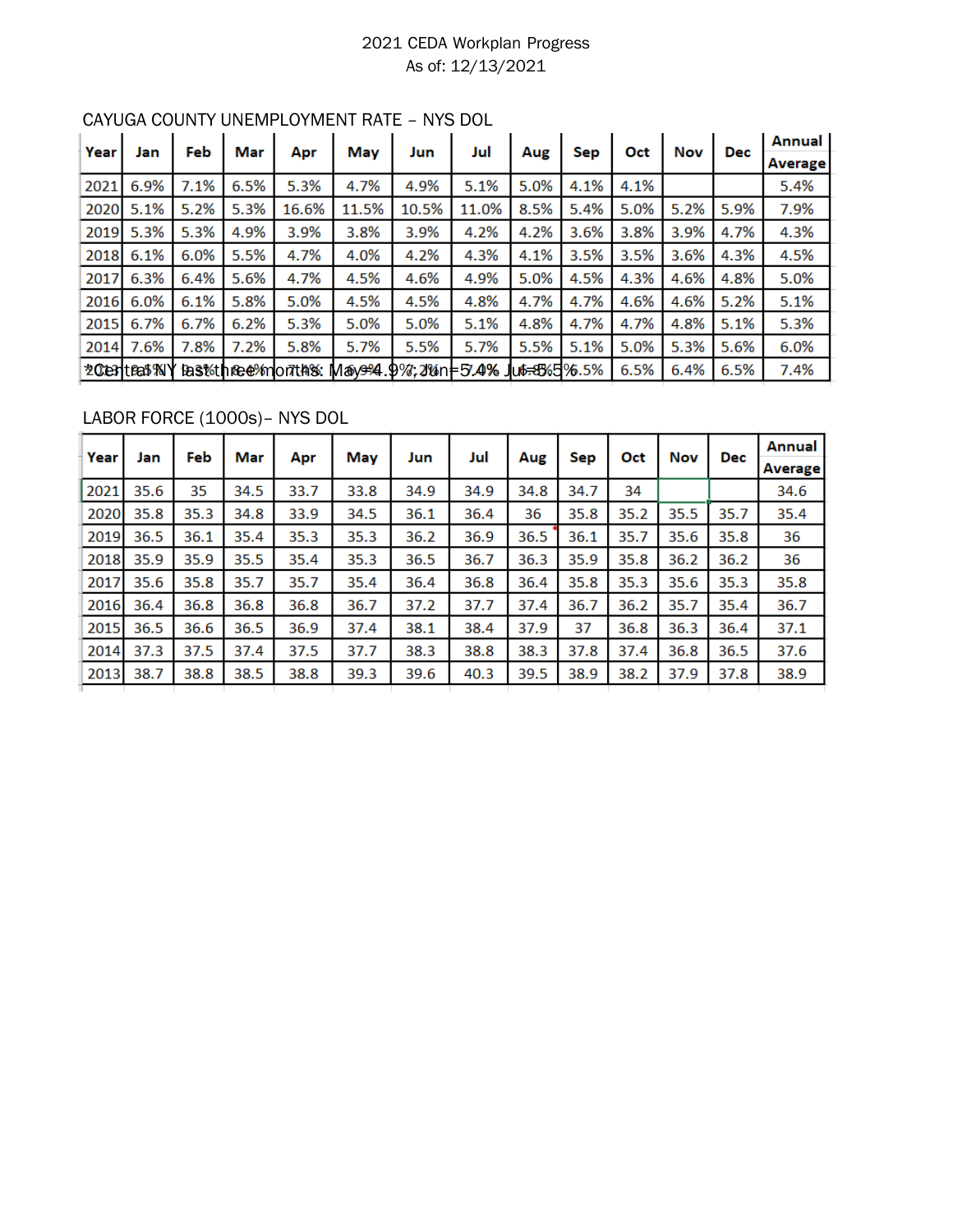



GED

December 2021- Q4

Engagement by Geography Businesses & Entrepreneurs Through 12/30/2021

# **CBS Saturday Morning episode**

In December, CEDA's Marketing Coordinator Devon Roblee joined Cayuga County CVB Executive Director Karen Kuhl on a tour of Cayuga Milk Ingredients and Spruce Haven Farm during a taping of a CBS Saturday Morning episode featuring the Finger Lakes dairy industry. The story will focus on how generational dairy farms are transitioning or changing the tradition of dairy farming in response to the rising popularity of plant-based milks. The episode is expected to air early in 2022. CEDA shared photos from the tours to its LinkedIn followers, and the post received over 3,200 "impressions" and 73 reactions from many high-level executives in the dairy, manufacturing and other key industries.



# **Other Programming**

#### **Small Business Development**

In December CEDA's ARPA proposal for small business assistance was approved by the City Council of the City of Auburn. CEDA will receive \$500,000 in ARPA funds to administer the Small Business Support Program (SBSP). The SBSP will provide economic support grants to businesses located in the City of Auburn in the amount of \$20k - \$40k. CEDA is looking to launch the grant application process in February 2022.

#### **Marketing**

Year-over-year analytics for cayugaeda.org show <sup>a</sup> 25% increase in visitors to the website. The website has seen an increase in engagement evidenced by an over 16% rise in Sessions and a decrease in Bounce Rate. CEDA's "Welcome Corporate Executives Page", which includes information about doing business in Cayuga County and links to our Featured Sites page, was the most visited page in 2021 viewed by Users from all over the world. This activity can be attributed to recent modifications/improvements and CEDA'<sup>s</sup> digital advertising campaigns promoting Cayuga County as <sup>a</sup> great place to do business.

| <b>REVENUE</b> |           | <b>EXPENSES</b>          |           |  |  |  |  |
|----------------|-----------|--------------------------|-----------|--|--|--|--|
| Cayuga County  | \$300,000 | Personnel & Related      | \$290.192 |  |  |  |  |
| Other Revenue  | \$38,790  | <b>General Operating</b> | \$35.723  |  |  |  |  |
| TOTAL          | \$338.790 | Program Expenses         | \$63.241  |  |  |  |  |

#### **Economic Development & Attraction**

Supply chain disruptions and labor shortages continue to impact the timelines of attraction and expansion projects in Cayuga County. Over 2021 several IDA projects have requested incentive extensions due to experiencing delays in material availability, postponed shipment, or labor challenges.

#### **CFA Update**

NYS released the CFA award list. Total award amount granted to Cayuga County projects was \$1.409,372. CEDA continues to lend assistance to projects applying for ESD funding. Round 4 review is scheduled for Jan 20th, 2022.